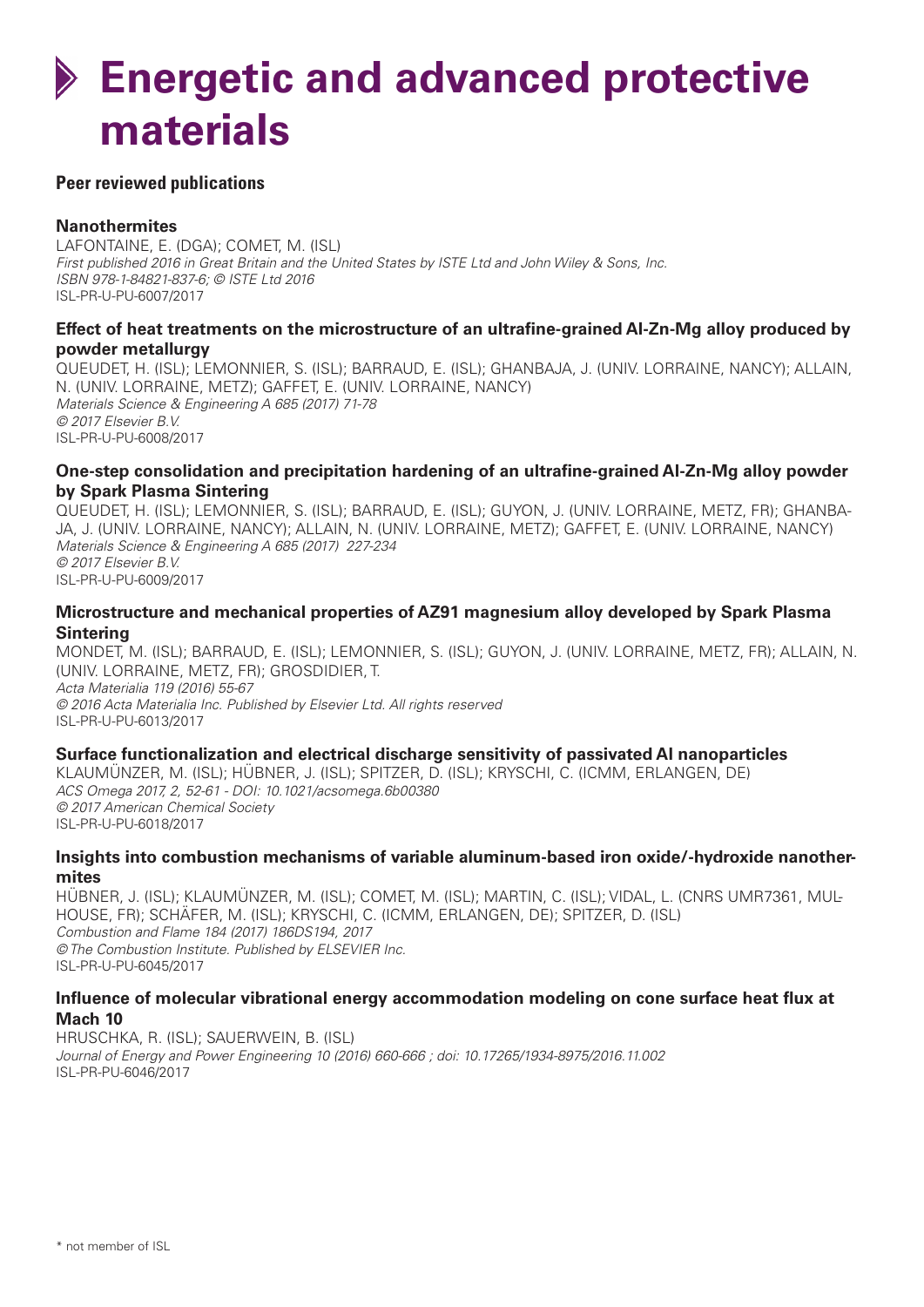# **Application of the Crystallo-Calorific Hardening approach to the constitutive modeling of the dynamic yield behavior of various metals with different crystalline structures**

FRANCART, C. (ISL); DEMARTY, Y. (ISL); BAHLOULI, N. (Unistra); AHZI, S. (ULP) *International Journal of Impact Engineering, 109 (2017), pp. 52-66; doi.org/10.1016/j.ijimpeng.2017.05.015 © 2017 Elsevier Ltd. All rights reserved* ISL-PR-U-PU-6101/2017

# **Dynamic characterization and modeling of ductile failure of sintered aluminum alloy through shearcompression tests**

FRANCART, C. (ISL); DEMARTY, Y. (ISL); BAHLOULI, N. (Unistra); AHZI, S. (ULP) *DYMAT - 23rd Technical Meeting on Dynamic Fracture of Ductile Materials, Procedia Engineering 197 ( 2017) 69 - 78* ISL-PR-PU-6102/2017

- - - - - - - - - - - - - - - - - - - - - - - - - - - - - - -

# **Propellants reactivity enhancement with nanothermites**

BERTHE, J.-E. (ISL); COMET, M. (ISL); SCHNELL, F. (ISL); SUMA, Y. (ISL); SPITZER, D. (ISL) *Propellants, Explosives, Pyrotechnics, Volume 41, Issue 6, December 2016, pp. 994-998 - DOI: 10.1002/prep.201600029 © 2016 Wiley-VCH Verlag GmbH & Co. KGaA, Weinheim* ISL-U-PU-6001/2017

# **Aerodynamic study for capability increase of a spin-stabilized projectile fitted with fins**

DECROCQ, C. (ISL); MARTINEZ, B. (ISL); JUNCKER, J. (ISL); BERNER, C. (ISL); LEOPOLD, F. (ISL); BAILLY, Y. (FEM-TO); ROY, J.-C. (FEMTO)

*2016 Applied Aerodynamics Conference: Evolution & Innovation Continues - The Next 150 Years of Concepts, Design and Operations, Royal Aeronautical Society, Bristol, GB, July 19 - 21, 2016* ISL-PU-6002/2017

# **Nanothermite foams: From nanopowder to object**

COMET, M. (ISL); MARTIN, C. (ISL); SCHNELL, F. (ISL); SPITZER, D. (ISL) *Chemical Engineering Journal 316 (2017) 807-812 © 2017 Elsevier B.V. All rights reserved* ISL-U-PU-6014/2017

# **Nanomaterialien für die moderne Wehrtechnik**

KLAUMÜNZER, M. (ISL); SPITZER, D. (ISL) *Deutsche Gesellschaft für Wehrtechnik I/2017 - ISSN 0043-2172 © Wehr und Wissen Verlagsgesellschaft Gmbh* ISL-U-PU-6016/2017

# **In-pipe aerodynamic characteristics of a projectile in comparison with free-flight for transonic Mach numbers between 0.5 and 1.5**

HRUSCHKA, R. (ISL); KLATT, D. (ISL) *31st International Symposium on Shock Waves (ISSW31), Nagoya, Japan, July 9-14, 2017* ISL-PU-6047/2017

#### **Aluminum nanopowder: A substance to be handled with care**

MARTIN, C. (ISL); COMET, M. (ISL); SCHNELL, F. (ISL); BERTHE, J.-E. (ISL); SPITZER, D. (ISL) *Journal of Hazardous Materials 342 (2018) 347-352 - http://dx.doi.org/10.1016/j.j.hazmat.2017.08.018 © 2017 Elsevier B.V. All rights reserved* ISL-U-PU-6069/2017

# Synthesis of Nb<sub>2</sub>O<sub>5</sub> and Ta<sub>2</sub>O<sub>5</sub> nanopowders by means of an endo-templating method

GIBOT, P. (ISL); SCHNELL, F. (ISL); SPITZER, D. (ISL) *Ceramics International 43 (2017) 16451-16456 - http://dx.doi.org/10.1016/j.ceramint.2017.09.025 © 2017 Elsevier Ltd and Techna Group S.r.l. All rights reserved* ISL-U-PU-6078/2017

# **Terahertz spectroscopy of aged epoxy resin adhesive**

SOMMER, S. (Philipps-Universität Marburg); WINKEL, A. (Universität Kassel); ENGELBRECHT, S. (ISL); TYBUSSEK, K.-H. (ISL); BÖHM, S. (Universität Kassel); BALZER, J. C. (Philipps-Universität Marburg); KOCH, M. (Philipps-Universität Marburg); FISCHER, B.M. (ISL) *9th THz Days, Dunkerque, FR, June 12-15, 2017* ISL-PU-6093/2017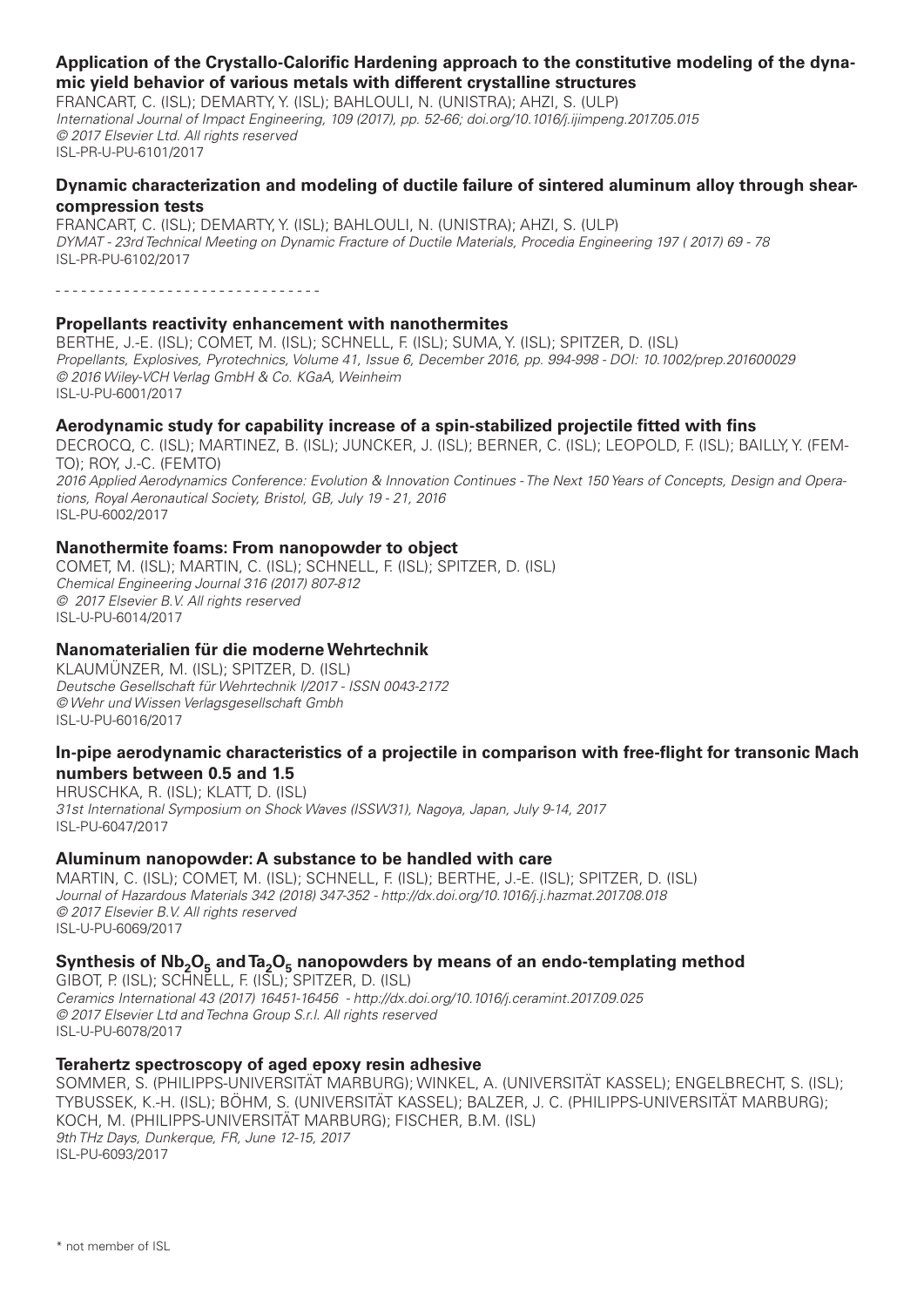# **Trinitrotoluene nanostructuring by Spray Flash Evaporation process**

SEVE, A. (ISL); PICHOT, V. (ISL); SCHNELL, F. (CNRS-NS3E); SPITZER, D. (ISL) *Propellants Explosives Pyrotechnics 2017, 42, 1051-1056; DOI: 10.1002/prep.201700024 © 2017 Wiley-VCH Verlag GmbH & Co. KGaA, Weinheim* ISL-U-PU-6105/2017

#### **Study of the elaboration of HMX and HMX composites by the Spray Flash Evaporation process**

PICHOT, V. (ISL); SEVE, A. (ISL); BERTHE, J.-E. (ISL); SCHNELL, F. (CNRS-NS3E); SPITZER, D. (ISL) *Propellants Explosives Pyrotechnics 2017, 42, 1-7; DOI: 10.1002/prep.201700171 © 2017 Wiley-VCH Verlag GmbH & Co. KGaA, Weinheim* ISL-U-PU-6106/2017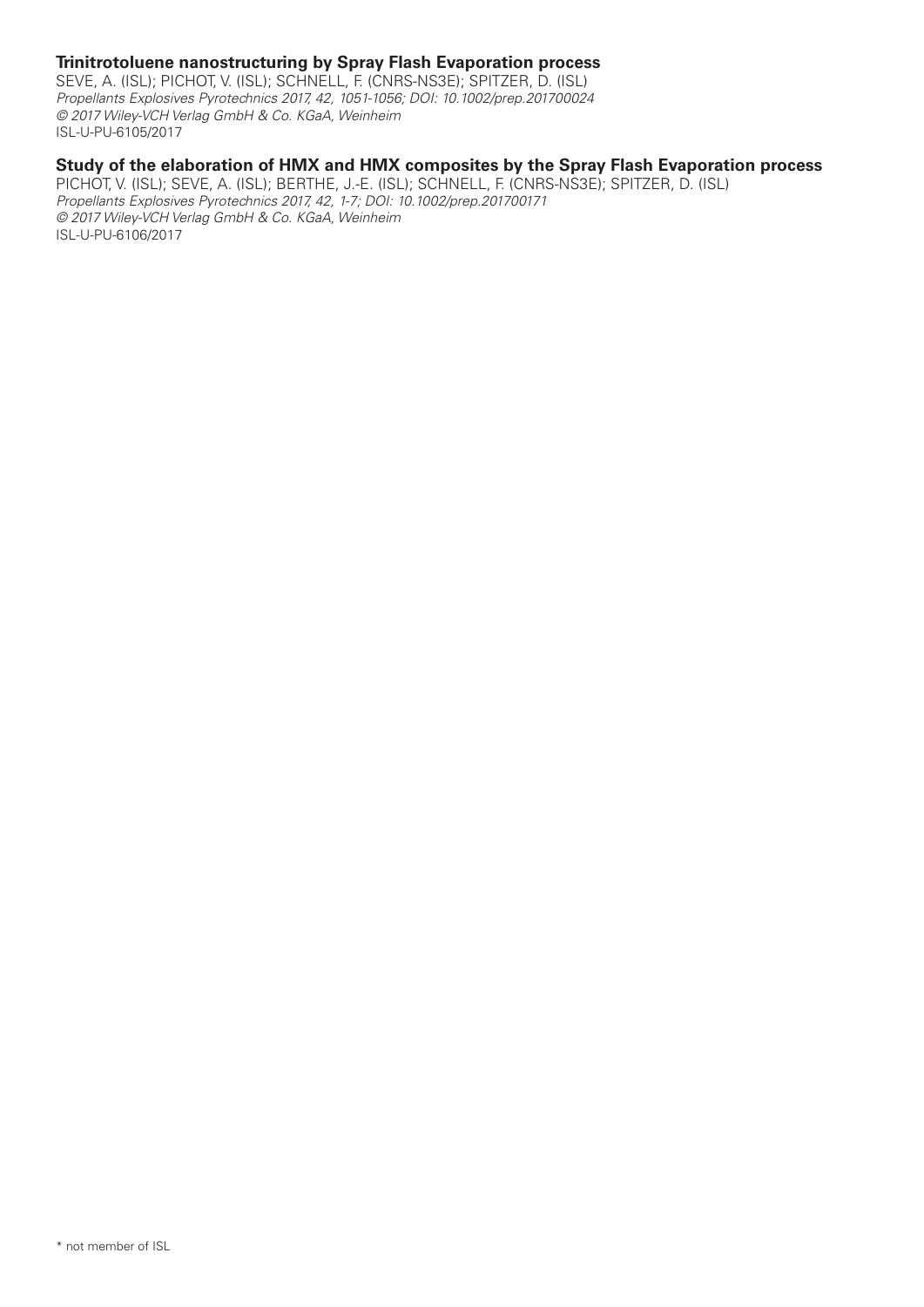# **Flight techniques for projectiles**

# **Peer reviewed publications**

# **Experimental investigations on a free-flying supersonic projectile model submitted to an electric discharge generating plasma**

GNEMMI, P. (ISL); REY, C. (ISL) *30th International Symposium on Shock Waves 2, ISSW30 Volume 2, pp. 807-811 ; DOI 10.1007/978-3-319-44866-4\_5 © Springer International Publishing AG 2017* ISL-PR-U-PU-6049/2017

# **A switched-beam conformal array with a 3-D beam forming capability in C-band**

JAECK, V. (ISL); BERNARD, L. (ISL); MAHDJOUBI, K. (UMR CNRS 6164); SAULEAU, R. (UMR CNRS); COLLARDEY, S. (UMR CNRS); POULIGUEN, P. (DGA); POTIER, P. (DGA) *IEEE Transactions on Antennas and Propagation Vol. 65, No. 6, pp. 2950 - 2957 ; DOI: 10.1109/TAP.2017.2696418 © 2017 IEEE* ISL-PR-U-PU-6052/2017

#### **Flight dynamics modeling of dual-spin guided projectiles**

SEVE, F. (ISL); THEODOULIS, S. (ISL); WERNERT, Ph. (ISL); ZASADZINSKI, M. (CRAN); BOUTAYEB, M. (CRAN) *IEEE Transactions on Aerospace and Electronics Systems, Volume 53, Issue 4, Aug. 2017 ; DOI: 10.1109/TAES.2017.2667820 / IEEE © 2017 IEEE* ISL-PR-U-PU-6054/2017

# **Conception and manufacturing of a projectile-drone hybrid system**

GNEMMI, P. (ISL); CHANGEY, S. (ISL); MEDER, K. (ISL); ROUSSEL, E. (ISL); REY, C. (ISL); STEINBACH, C. (ISL); BER-NER, C. (ISL) *IEEE/ASME Transactions on mechatronics, Vol. 22, No. 2, April 2017 © 2017 IEEE* ISL-PR-U-PU-6057/2017

#### **Mesures de pression par Peinture Sensible à la Pression en écoulement supersonique**

GAUTHIER, Th. (ISL); WEIDNER, S. (ISL); MARTINEZ, B. (ISL) *Instrumentation Mesure et Métrologie - I2M, Vol. 16, n° 1-4/2017, pp. 105-131 © 2017 LAVOISIER S.A.S.* ISL-PR-U-PU-6079/2017

#### **Gain-scheduled H-infinite loop-shaping autopilot design for spin-stabilized canard-guided projectiles**

SEVE, F. (ISL); THEODOULIS, S. (ISL); WERNERT, Ph. (ISL); ZASADZINSKI, M. (CRAN); BOUTAYEB, M. (CRAN) *Aerospace Lab Journal - Special issue on Design and Validation of Aerospace Control Systems, Issue 13, September 2017 ; DOI: 10.12762/2017.AL13-03* ISL-PR-PU-6100/2017

#### **Electronics and vision system of a projectile-drone hybrid system**

CHANGEY, S. (ISL); ROUSSEL, E. (ISL); BERNARD, L. (ISL); SCHERTZER, S. (ISL); GNEMMI, P. (ISL) *IEEE Aerospace and Electronic Systems Magazine, Vol. 32, Issue 10, October 2017 ; DOI. No. 10.1109/MAES.2017.160019 © 2017 IEEE*

ISL-PR-U-PU-6115/2017

# **Flight phases with tests of a projectile-drone hybrid system**

GNEMMI, P. (ISL); CHANGEY, S. (ISL); WEY, P. (ISL); ROUSSEL, E. (ISL); REY, C. (ISL); BOUTAYEB, M. (CRAN); LOZA-NO, R. (HEUDIASYC) *IEEE Transactions on Control Systems Technology, August 2017 ; DOI: 10.1109/TCST.2017.2749559 © IEEE 2017* ISL-PR-U-PU-6116/2017

- - - - - - - - - - - - - - - - - - - - - - - - - - - - - - -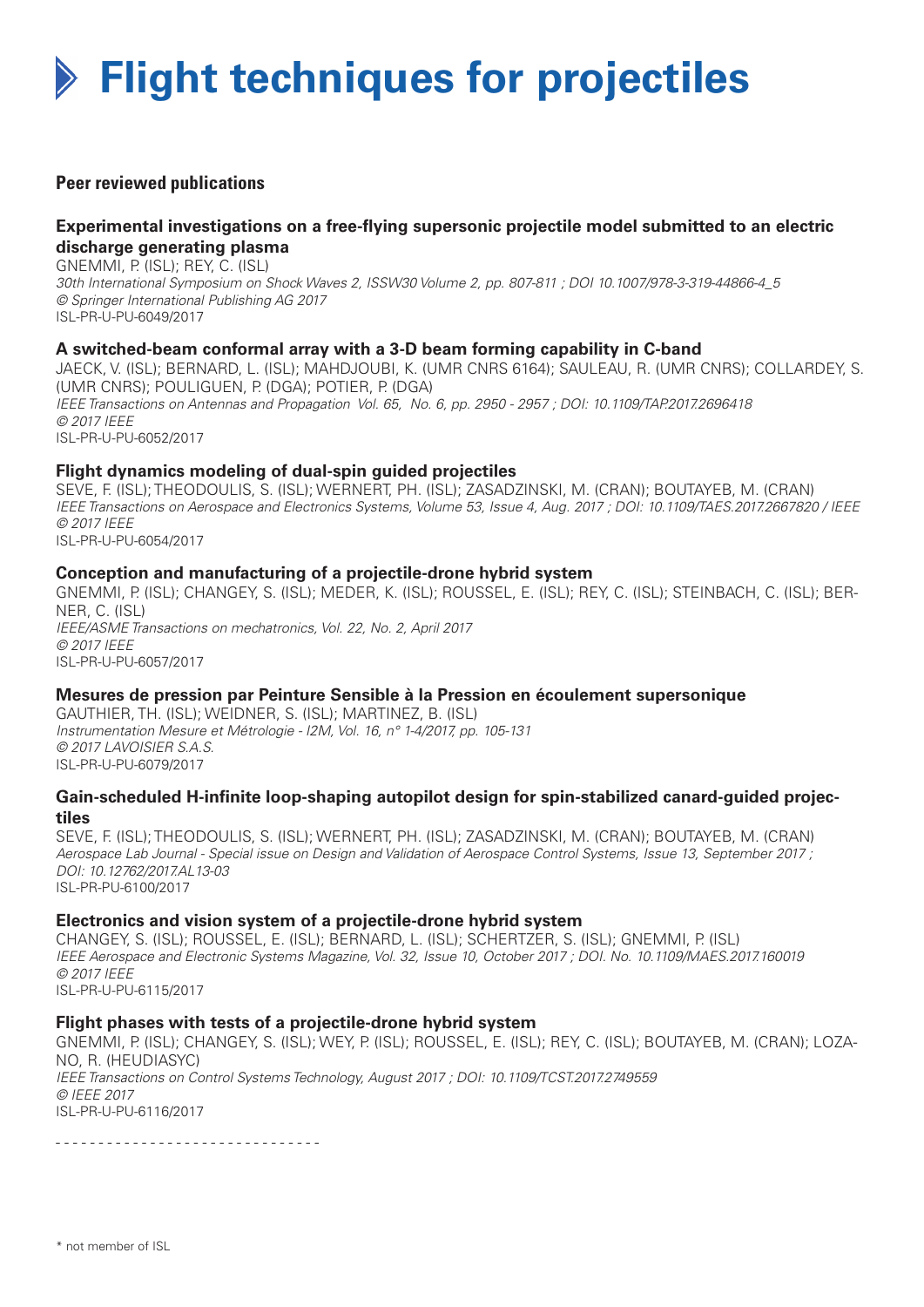# **Influence of the spin of a projectile on its GPS results**

STEFER, M. (ISL); BERNARD, L. (ISL); JASKULSKI, N. (ISL) *LAPC 2016 - 2016 Loughborough Antennas & Propagation Conference, Loughborough, 13-14 November, UK ; DOI: 10.1109/LAPC.2016.7807514 © 2016 IEEE* ISL-U-PU-6010/2017

# **Instrumentation of the 40mm-projectile for roll rate and roll angle estimation**

STEFER, M. (ISL); PECHEUR, E. (ISL); BERNARD, L. (ISL) *2016 IEEE 2nd International Forum on Research and Technologies for Society and Industry Leveraging a better tomorrow (RTSI), Bologna, IT, September 07-09, 2016 ; DOI: 10.1109/RTSI.2016.7740590 © 2016 IEEE* ISL-U-PU-6011/2017

#### **Comparison of free flight base pressure measurements with CFD predictions**

ALBISSER, M. (ISL); DOBRE, S. (ISL); BERNER, C. (ISL) *AIAA SciTech Forum 2017 - AIAA Atmospheric Flight Mechanics Conference, Grapevine/TX, US, January 09-13, 2017 AFM-06: Aircraft Flight Dynamics, Handling Qualities, and Performance I* ISL-PU-6015/2017

# **Système de contrôle d'antennes pour un réseau linéaire uniforme basé sur la radio logicielle**

CAMPO, C. (STAGIAIRE); STEFER, M. (ISL); BOEGLEN, H. (Université de Poitiers); BERNARD, L. (ISL); HENGY, S. (ISL); PAILLOT, J.-M. (Université de Poitiers)

*XXèmes Journées Nationales Microondes, Saint-Malo, FR, 16-19 mai 2017* ISL-PU-6035/2017

# **Antenne miniature en cavité circulaire à base de métasurfaces**

GARCIA-GAMEZ, L. (stagiaire); MARTINIS, M. (ISL - UMR CNRS 6164); BERNARD, L. (ISL); SAULEAU, R. (UMR CNRS); COLLARDEY, S. (UMR CNRS); MAHDJOUBI, K. (UMR CNRS 6164); POULIGUEN, P. (DGA); POTIER, P. (DGA)

*XXèmes Journées Nationales Microondes, Saint-Malo, FR, 16-19 mai 2017* ISL-PU-6036/2017

# **Réseau circulaire compact de quatre antennes à métasurface**

BERNARD, L. (ISL); GARCIA-GAMEZ, L. (stagiaire); SAULEAU, R. (UMR CNRS); COLLARDEY, S. (UMR CNRS); MAHDJOUBI, K. (UMR CNRS 6164); POULIGUEN, P. (DGA); POTIER, P. (DGA); COVIC, H. (ISL) *XXèmes Journées Nationales Microondes, Saint-Malo, FR, 16-19 mai 2017* ISL-PU-6037/2017

# **Pressure measurements around an electric discharge produced on a wedge in a supersonic flow**

GNEMMI, P. (ISL); REY, C. (ISL); SAUERWEIN, B. (ISL); BASTIDE, M. (ISL) *31st International Symposium on Shock Waves (ISSW31), Nagoya, JP, July 9-14, 2017* ISL-PU-6048/2017

#### **Effects of a swirling flow motion on the supersonic near wake flow behind blunt-based afterbodies**

WEIDNER, S. (ISL); HRUSCHKA, R. (ISL); REY, C. (ISL); LEOPOLD, F. (ISL); FROHNAPFEL, B. (KIT); SEILER, F. (ISL) *47th AIAA Fluid Dynamics Conference, Denver, CO/US, June 5-9, 2017 © 2017 AIAA* ISL-U-PU-6050/2017

# **Supersonic wake flow analysis of finned projectile afterbodies at various spin rates**

WEIDNER, S. (ISL); HRUSCHKA, R. (ISL); REY, C. (ISL); LEOPOLD, F. (ISL); SEILER, F. (ISL) *29th International Symposium on Ballistics, Edinburgh, Scotland, UK, May 9-13, 2016, pp. 272-283* ISL-PU-6051/2017

# **Numerical simulations of plasma discharges in supersonic flows**

NEKRIS, A. (ISL); GNEMMI, P. (ISL); MUNDT, C. (UNIBW) *47th AIAA Fluid Dynamics Conference, Denver, CO/US, June 5-9, 2017 © 2017 AIAA* ISL-U-PU-6053/2017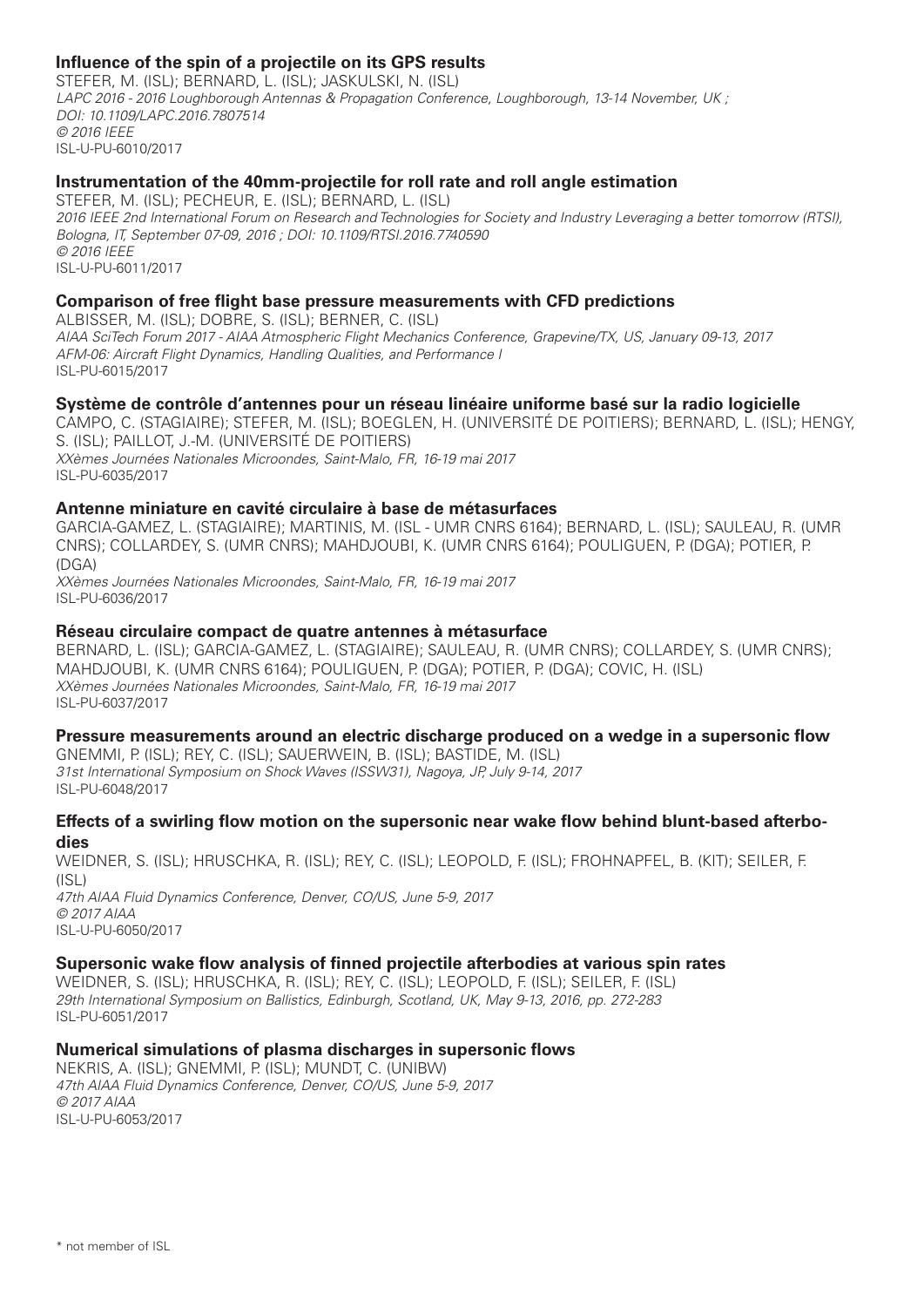### **Road vehicle relative motion estimation using gyro-free IMUs and system independent observers**

BRUNNER, T. (ISL); LEDY, J. (Université de Haute-Alsace); LAUFFENBURGER, J.P. (Université de Haute-Alsace,); RUIZ, M.J. (ISL); CHANGEY, S. (ISL); LAMBERT, J. (Université de Haute-Alsace); BASSET, M. (Université de Haute-Alsace,)

*IFAC 2017, 20th World Congress of the International Federation of Automatic Control, Toulouse, FR, July 9-14, 2017 © 2017 International Federation of Automatic Control. Published by Elsevier Ltd.* ISL-U-PU-6059/2017

# **Aerodynamic characterization of a new concept of long-range projectiles from free-flight data**

ALBISSER, M. (ISL); DOBRE, S. (ISL); DECROCQ, C. (ISL); SAADA, F. (ISL); MARTINEZ, B. (ISL); GNEMMI, P.  $(ISL)$ 

*30th International Symposium on Ballistics, ISB, Long Beach, USA, September 11-15, 2017 This publication received the Louis and Edith Zernow Award from the International Ballistics Society.* ISL-PU-6064/2017

# **Accuracy-simplicity trade-off for miniature helicopter models**

ROUSSEL, E. (ISL); GASSMANN, V. (ISL); LAROCHE, E. (UMR CNRS Unistra ICUBE) *6th Budding Science Colloquium, ISL, Saint-Louis, FR, June 21-22, 2017* ISL-PU-6080/2017

# **Nonlinear modeling of miniature helicopters: A comparative study based on flight data**

ROUSSEL, E. (ISL); GASSMANN, V. (ISL); LAROCHE, E. (UMR CNRS Unistra ICUBE) *IFAC 2017, 20th World Congress of the International Federation of Automatic Control, Toulouse, FR, July 9-14, 2017 © 2017 International Federation of Automatic Control. Published by Elsevier Ltd.* ISL-U-PU-6082/2017

# **Design and manufacturing of a conformal antenna array on a conical surface at 5.2 GHz**

JAECK, V. (ISL); BERNARD, L. (ISL); MAHDJOUBI, K. (UMR CNRS 6164); SAULEAU, R. (UMR CNRS); COLLARDEY, S. (UMR CNRS); POULIGUEN, P. (DGA); POTIER, P. (DGA) *European Microwave Week, Nuremberg, DE, October 8-13, 2017 © EuMWeek 2017* ISL-U-PU-6083/2017

### **Analysis of base pressure measurements in free flight**

DOBRE, S. (ISL); ALBISSER, M. (ISL); BERNER, C. (ISL); SAADA, F. (ISL); MARTINEZ, B. (ISL); GNEMMI, P. (ISL) *68th Aeroballistic Range Association Meeting, Monterey/CA, US, September 17-21, 2017* ISL-PU-6089/2017

#### **LPV modelling of the atmospheric re-entry vehicle in free flight**

MACHALA, D. (ISL); ALBISSER, M. (ISL); DOBRE, S. (ISL); COLLIN, F. (Université de Lorraine); GILSON, M. (Université de Lorraine) *20th World Congress of the International Federation of Automatic Control, Toulouse, FR, July 9-14, 2017* ISL-PU-6090/2017

#### **Antenna weighting system for a uniform linear array based on Software Defined Radio**

CAMPO, C. (ISL); STEFER, M. (ISL); BOEGLEN, H. (Université de Poitiers); BERNARD, L. (ISL); HENGY, S. (ISL); PAILLOT, J.-M. (Université de Poitiers) *MMS-2017, 17th Mediterranean Microwave Symposium, Marseille, FR, November 28-30, 2017 © IEEE 2017* ISL-U-PU-6107/2017

#### **Flight dynamics & control for smart munitions: The ISL contribution**

THEODOULIS, S. (ISL); WERNERT, Ph. (ISL) *IFAC 2017, 20th World Congress of the International Federation of Automatic Control, Toulouse, FR, July 9-14, 2017 IFAC, Volume 50, Issue 1, July 2017, pp. 15512-15517; doi.org/10.1016/j.ifacol.2017.08.2127 © 2017, Elsevier Ltd. All rights reserved* ISL-U-PU-6108/2017

# **On the free flight behavior of a spinning projectile fitted with fins: a comparative study between twisted fins versus canted ones**

DECROCQ, C. (ISL); MARTINEZ, B. (ISL); ALBISSER, M. (ISL); DOBRE, S. (ISL); GNEMMI, P. (ISL) *52nd 3AF International Conference on Applied Aerodynamics, Lyon, FR, March 27-29, 2017* ISL-PU-6110/2017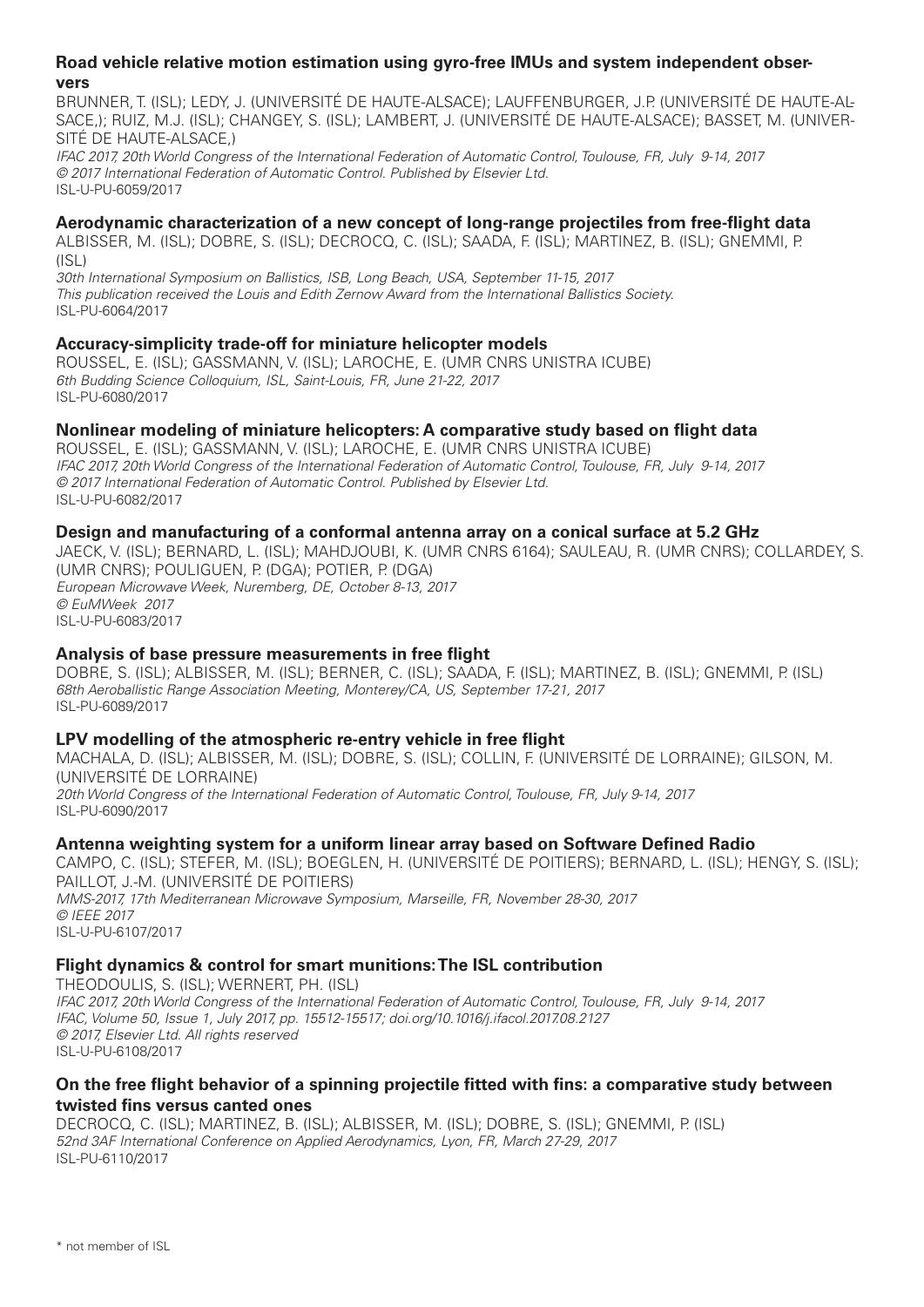# **Laser and electromagnetic technologies**

### **Peer reviewed publications**

# **Influence of powder physicochemical characteristics on microstructural and optical aspects of YAG and Er:YAG ceramics obtained by SPS**

KATZ, A. (ISL); BARRAUD, E. (ISL); LEMONNIER, S. (ISL); SORREL, E. (ISL); BOEHMLER, J. (ISL); BLANC, A. (ISL); EICHHORN, M. (ISL); d'ASTORG, S. ( LMCPA); LERICHE, A. ( LMCPA) *Ceramics International 43 (2017) 10673-10682 - http://dx.doi.org/10.1016/j.ceramint.2017.04.114 © 2017 Elsevier Ltd and Techna Group S.r.l.* ISL-PR-U-PU-6028/2017

#### **Review of inductive pulsed power generators for railguns**

LIEBFRIED, O. (ISL) *IEEE Transactions on Plasma Science, Vol. 45, Issue 7, pp. 1108-1114, July 2017 © 2017 IEEE* ISL-PR-U-PU-6039/2017

#### **Role of LiF additive on spark plasma sintered transparent YAG ceramics**

KATZ, A. (ISL); BARRAUD, E. (ISL); LEMONNIER, S. (ISL); SORREL, E. (ISL); EICHHORN, M. (ISL); d'ASTORG, S. ( LMCPA); LERICHE, A. ( LMCPA) *Ceramics International 43 (2017) 15626DS15634 - http://dx.doi.org/10.1016/j.ceramint.2017.08.119 © 2017 Elsevier Ltd and Techna Group S.r.l. All rights reserved* ISL-PR-U-PU-6071/2017

#### **Fast semiconductor switching modules for transformer-coupled LC inversion generators**

BISCHOFF, R. (ISL); BROMMER, V. (ISL); STOLL, M. (ISL); SCHARNHOLZ, S. (ISL) *IEEE Transactions on Plasma Science, Vol. 45, No. 10, pp. 2618-2622, October 2017 © 2017 IEEE* ISL-PR-U-PU-6077/2017

- - - - - - - - - - - - - - - - - - - - - - - - - - - - - - -

#### **BALCO 6/7-DoF trajectory model**

WEY, P. (ISL); CORRIVEAU, D. (DRDC, Canada); SAITZ, T.A. (US Army RDECOM-ARDEC, USA); de RUIJTER, W. (TNO Defence, Safety and Security, NL,); STRÖMBÄCK, P. (FOI, SE) *29th International Symposium on Ballistics, Edinburgh, Scotland, UK, May 9DS13, 2016 © 2016 The International Ballistics Society, San Antonio/TX, USA* ISL-U-PU-6038/2017

#### **Time-resolved on-axis spectroscopic stagnation temperature measurements in shock tunnel flows**

BORCHERT, H. (ISL); BRIESCHENK, S. (ISL); SAUERWEIN, B. (ISL) *Colloque CMOI - FLUVISU 2017 - 20-24 mars 2017 - Le Mans, FR* ISL-PU-6065/2017

#### **Improvement of the beam quality of a high-pulse-energy mid-infrared ZnGeP2 FIRE OPO**

SCHELLHORN, M. (ISL); SPINDLER, G. (Waldshut-Tiengen, DE); EICHHORN, M. (ISL) *Nonlinear Optics (NLO) Conference, paper NM3B.8, Waikoloa Beach, Hawaii, USA, July 17 - 21, 2017 © OSA 2017* ISL-U-PU-6111/2017

#### **High-pulse-energy mid-infrared ZnGeP2 FIRE OPO**

SCHELLHORN, M. (ISL); SPINDLER, G. (Waldshut-Tiengen, DE); EICHHORN, M. (ISL) *9. Tagung Optik und Optronik in der Wehrtechnik, 25.09.-28.09.2017, WTD91 Meppen, DE © dwt-sgw 2017* ISL-U-PU-6112/2017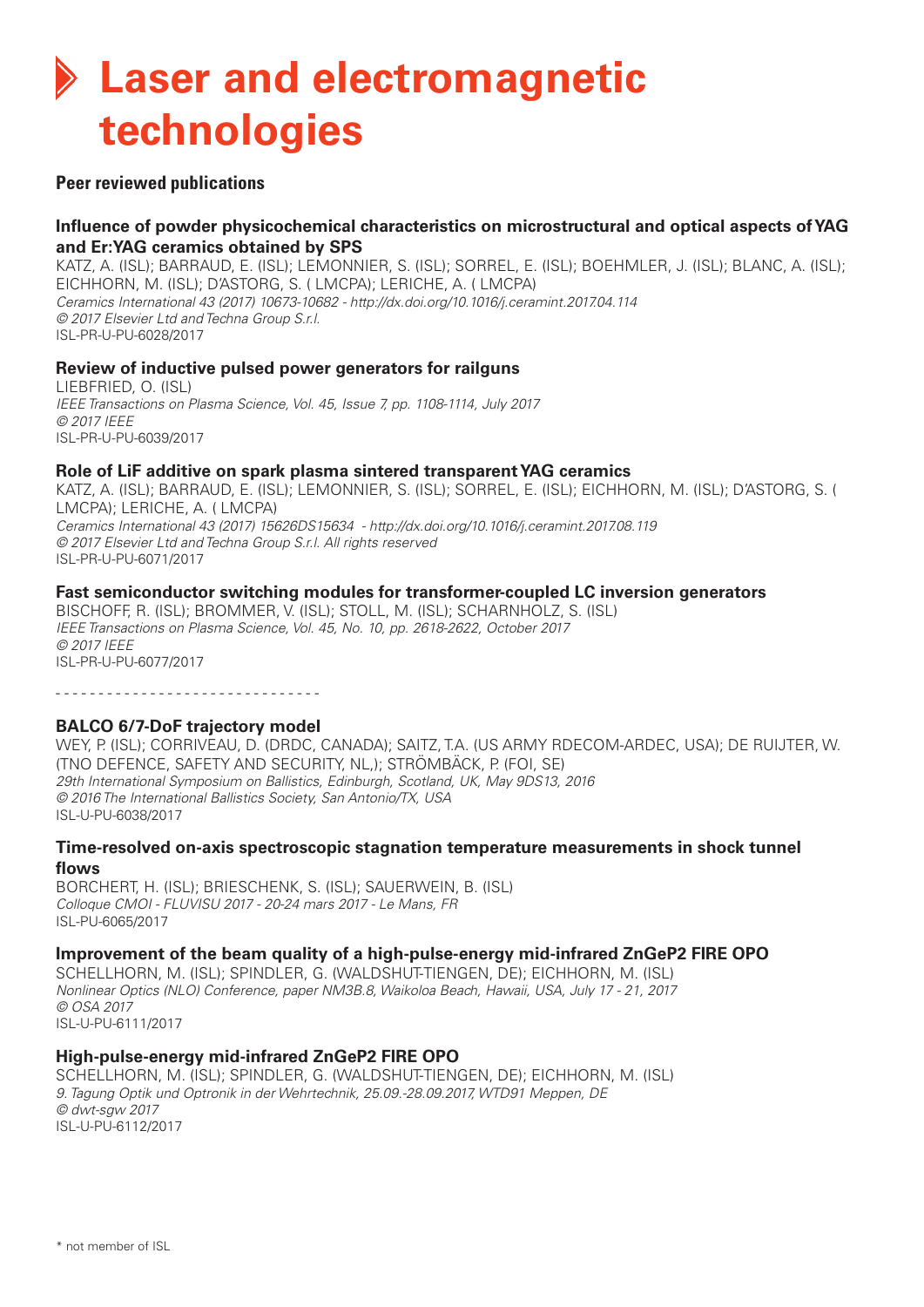# **Protection technologies, security, situational awareness**

# **Peer reviewed publications**

#### **Acoustic shooter localisation using a network of asynchronous acoustic nodes**

HENGY, S. (ISL); DUFFNER, P. (ISL); De MEZZO, S. (ISL); HECK, S. (ISL); GROSS, L. (ISL); NAZ, P. (ISL) *IET Radar, Sonar & Navigation, Volume 10, Issue 9, December 2016, pp.1528-1535 - DOI: 10,1049/iet-rsn.2016,0029 © The Institution of Engineering and Technology 2016* ISL-PR-U-PU-6004/2017

#### **Multiple-wavelength range-gated active imaging principle in the accumulation mode for three-dimensional imaging**

MATWYSCHUK, A. (ISL) *Applied Optics, Vol. 56, No. 3, January 2017 © 2017 Optical Society of America* ISL-PR-U-PU-6005/2017

#### **Material classification using raw time-of-flight measurements**

SU, S. (KAUST, Univ. British Columbia); HEIDE, F. (Univ. British Columbia and Stanf. Univ.); SWANSON, R. (Univ. British Columbia); KLEIN, J. (ISL); CALLENBERG, C. (University Bonn); HULLIN, M. (University of Bonn); HEIDRICH, W. (KAUST, Univ. British Columbia) *2016 IEEE Conference on Computer Vision and Pattern Recognition, CVPR 2016, Las Vegas, NV, USA, June 27-30, 2016, pp. 3503- 3511 - DOI: 10.1109/CVPR.2016.381 © IEEE Computer Society 2016* ISL-PR-U-PU-6006/2017

#### **Defeat mechanisms provided by slotted add-on bainitic plates against small-calibre 7.62 mm x 51 AP projectiles**

FRAS, T. (ISL); MURZYN, A. (trainee); PAWLOWSKI, P. (Institute of Fundamental Technological Research, Warsaw, PL) *International Journal of Impact Engineering 103 (2017), pp. 241-253 © 2017 Elsevier Ltd.* ISL-PR-U-PU-6012/2017

#### **Accumulation mode laser range-gated viewing in the eye-safe spectral region**

LUTZ, Y. (ISL); BACHER, E. (ISL); SCHERTZER, S. (ISL) *Optics and Laser Technology 96 (2017), 1-6 - http://dx.doi.org/10.1016/j.optlastec.2017.04.031 © 2017 Elsevier Ltd* ISL-PR-U-PU-6024/2017

#### **Sound localization models as evaluation tools for tactical communication and protective systems**

JOUBAUD, T. (ISL); ZIMPFER, V. (ISL); GARCIA, A. (Laboratoire de Mécanique...); LANGRENNE, C. (Laboratoire de Mécanique...) *J. Acoust. Soc. Am. 141 (4), April 2017 - http://dx.doi.org/10.1121/1.4979693 © 2017 Acoustical Society of America* ISL-PR-U-PU-6026/2017

#### **A study of the effect of aspect ratio on fragmentation of explosively driven cylinders**

De VUYST, T. (Brunel University London); VIGNJEVIC, R. (Brunel University London); CAMPBELL, J.C. (Brunel University London); KLAVZAR, A. (ISL); SEIDL, M. (ISL) *14th Hypervelocity Impact Symposium 2017, HVIS 2017, Canterbury, UK, April 24-28, 2017 ScienceDirect - Procedia Engineering, Elsevier* ISL-PR-PU-6040/2017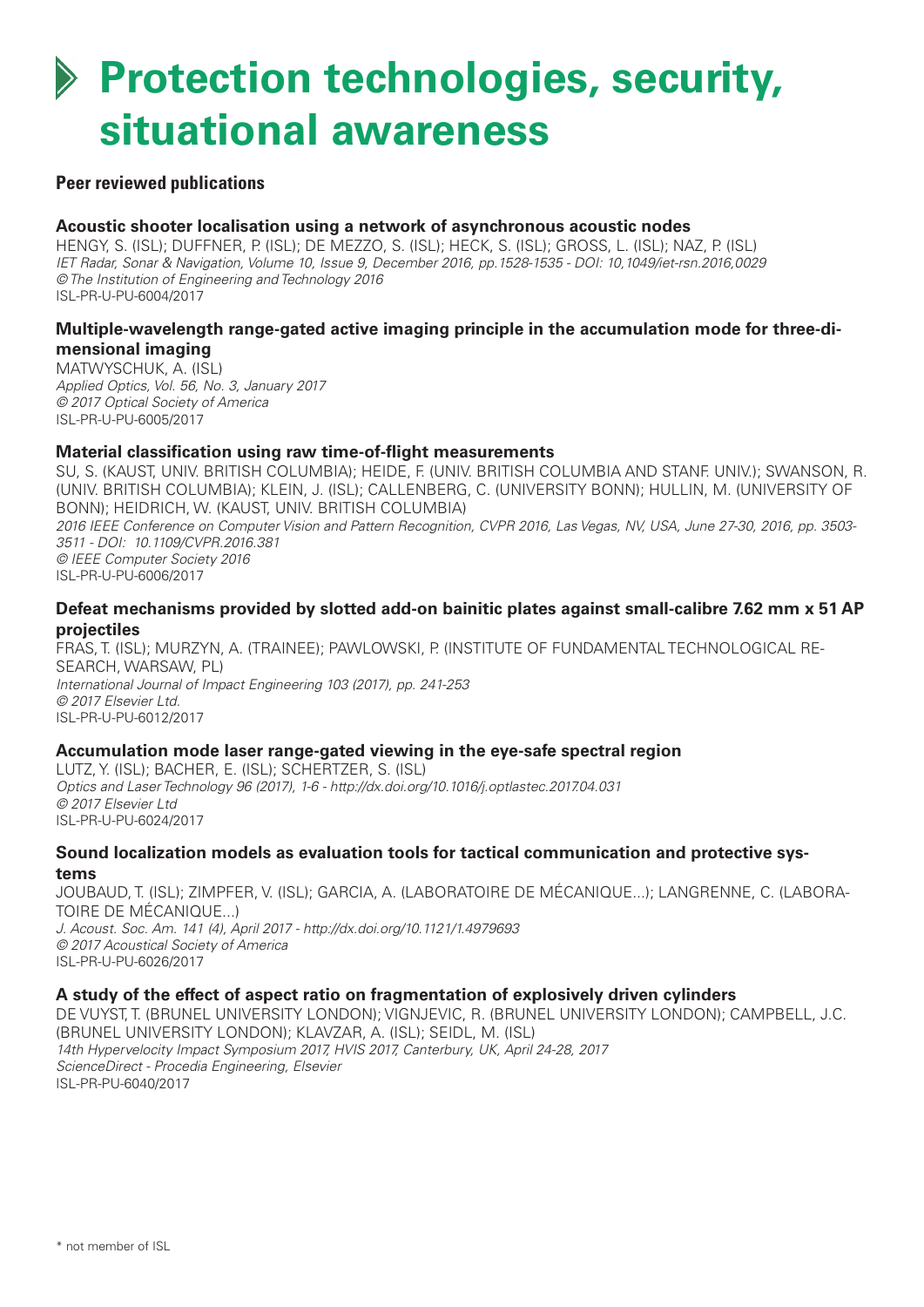### **Numerical investigations on ricochet of a spin-stabilised projectile on armour steel plates**

SEIDL, M. (ISL); WOLF, T. (ISL); NÜSING, R. (ISL) *11th European LS-DYNA Conference 2017, Salzburg, AT © 2017 Copyright by DYNAmore GmbH* ISL-PR-U-PU-6041/2017

### **A real time 3D video CMOS sensor with time gated photon counting**

MATWYSCHUK, A. (ISL); BACHER, E. (ISL); METZGER, N. (ISL); UHRING, W. (University of Strasbourg); NOR-MAND, J.-P. (University of Strasbourg); MACIU, O. (University of Strasbourg); MALASS, I. (University of Strasbourg); DUMAS, N. (University of Strasbourg) *IEEE NEWCAS,15th IEEE International New Circuits and Systems Conference, Strasbourg, FR, June 25-28, 2017 ; DOI 10.1109/NEWCAS.2017.8010104 © 2017 IEEE* ISL-PR-U-PU-6055/2017

#### **Rubber and magnetorheological fluid applied as the interlayer in composite armours against highvelocity loadings**

FRAS, T. (ISL); FRAS, L.J. (Polish Academy of Sciences); FADERL, N. (ISL) *PTDT, DIAGNOSTYKA, 2017, Vol. 18, No. 3* ISL-PR-PU-6056/2017

# **Combination of dyes with polymers for optical limiting**

HEGE, C. (University of Freiburg); MULLER, O.; MERLAT, L. (ISL) *EUROPEAN POLYMER FEDERATION CONGRESS, July 2-7th, 2017, Lyon, FR* ISL-PR-PU-6062/2017

#### **Multiple-wavelength range-gated active imaging in superimposed style for moving object tracking**

MATWYSCHUK, A. (ISL) *Applied Optics, Vol. 56, No. 27, September 2017 - https://doi.org/10.1364/AO.56.007766 © 2017 Optical Society of America* ISL-PR-U-PU-6063/2017

# **Fracture of high-strength armor steel under impact loading**

FRAS, T. (ISL); ROTH, C.-C. (ETH Zurich, CH); MOHR, D. (ETH Zurich, CH) *International Journal of Impact Engineering 111 (2018) 147-164 - http://dx.doi.org/10.1016/j.ijimpeng.2017.09.009 © 2017 Elsevier Ltd. All rights reserved* ISL-PR-U-PU-6074/2017

#### **Axis retrieval of a supersonic source in a reverberant space using time reversal**

MAHENC, G. (ISL); BAVU, E. (Laboratoire de Mecanique des Structures et des Systemes Couples, Paris, FR); HAMERY, P. (ISL); HENGY, S. (ISL); MELON, M. (Laboratoire d'Acoustique de l'Universite du Maine, Le Mans, FR) *Journal of Sound and Vibration, 402 (2017), pp. 185-202 - http://dx.doi.org/10.1016/j.jsv.2017.04.032 © 2017 Elsevier Ltd. All rights reserved* ISL-PR-U-PU-6075/2017

#### **Thoracic response of post-mortem swine under blast loadings**

BOUTILLIER, J. (Université de Strasbourg); De MEZZO, S. (ISL); DECK, C. (Université de Strasbourg); MAGNAN, P. (ISL); NAZ, P. (ISL); WILLINGER, R. (Université de Strasbourg) *2017 IRCOBI Conference, Antwerp, BE, September 13-15, 2017* ISL-PR-PU-6084/2017

#### **Color consistency and local contrast enhancement for a mobile image-based change detection system**

TEKTONIDIS, M. (ISL); MONNIN, D. (ISL) *Journal of Imaging 2017, 3, 35; doi:10.3390/jimaging3030035* ISL-PR-PU-6087/2017

#### **Blast wave mitigation using porous solid material**

STURTZER, M.-O. (ISL); SCHUNCK, Th. (ISL); EHRHARDT, L. (ISL); ECKENFELS, D. (ISL); LEGENDRE, J.F. (ISL) *17th ISIEMS - International Symposium on the Interaction of the Effects of Munitions with Structures, Bad Neuenahr, DE, October 16-20, 2017* ISL-PR-PU-6088/2017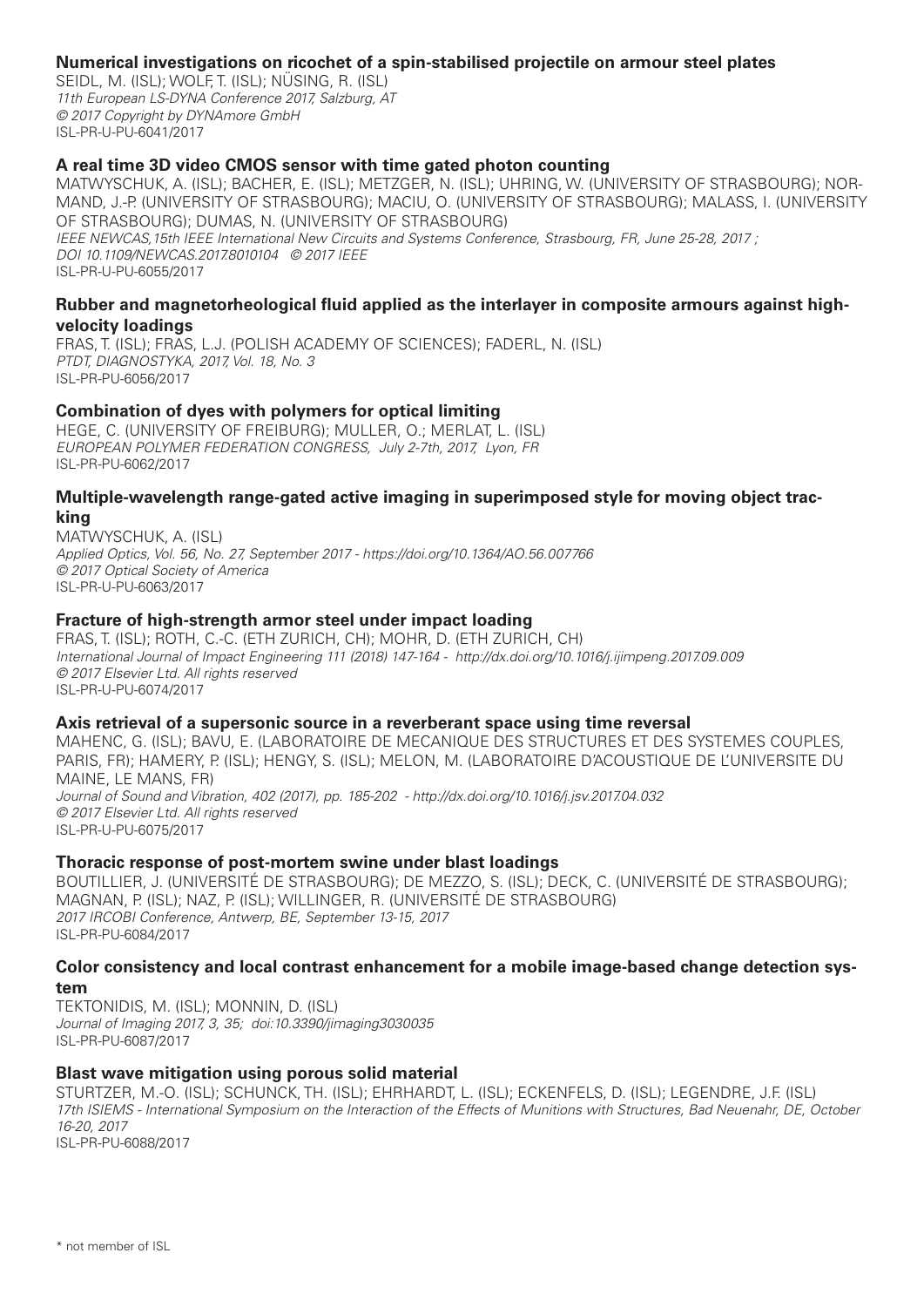#### **Ultra-broadband THz time-domain spectroscopy of energetic materials**

KALTENECKER, K. (ISL); ZHOU, B. (Technical University of Denmark); ENGELBRECHT, S. (ISL); FISCHER, B.M. (ISL); JEPSEN, P.U. (TECHNICAL UNIVERSITY OF DENMARK.) *42nd International Conference on Infrared, Millimeter, and Terahertz Waves (IRMMW-THz), Cancún, MX, August 27- September 1, 2017 © 2017 IEEE* ISL-PR-U-PU-6094/2017

# **Bridging the gap between the THz and IR frequency regimes**

KALTENECKER, K. (ISL); ZHOU, B. (Technical University of Denmark); STENGER, N. (Technical University of Denmark); ENGELBRECHT, S. (ISL); FISCHER, B.M. (ISL); JEPSEN, P.U. (Technical University of DENMARK.)

*42nd International Conference on Infrared, Millimeter, and Terahertz Waves (IRMMW-THz), Cancún, MX, August 27- September 1, 2017 © 2017 IEEE* ISL-PR-U-PU-6095/2017

#### **Ballistic limit thickness and failure of steel targets with different strengths under EFP impact**

KLAVZAR, A. (ISL); PURSCHE, F. (Nordmetall); HERZIG, N. (Nordmetall); WOLF, Th. (ISL) *DYMAT - 23rd Technical Meeting on Dynamic Fracture of Ductile Materials, Procedia Engineering 197 ( 2017) 270 DS 277; doi: 10.1016/j.proeng.2017.08.104* ISL-PR-PU-6103/2017

#### **Optical properties of functionalized nanodiamonds**

PICHOT, V. (ISL); MULLER, O.; SEVE, A. (ISL); YVON, A. (STAGIAIRE); MERLAT, L. (ISL); SPITZER, D. (ISL) *Scientific Reports 7: 14086, 2017 ; DOI:10.1038/s41598-017-14553-z* ISL-PR-PU-6104/2017

#### **Chest response assessment of post-mortem swine under blast loadings**

BOUTILLIER, J. (Université de Strasbourg); De MEZZO, S. (ISL); DECK, C. (Université de Strasbourg); MAGNAN, P. (ISL); NAZ, P. (ISL); WILLINGER, R. (Université de Strasbourg) *Journal of Biomechanics 65 (2017), pp. 169-175; doi.org/10.1016/j.jbiomech.2017.10.012 © 2017 Elsevier Ltd. All rights reserved* ISL-PR-U-PU-6114/2017

- - - - - - - - - - - - - - - - - - - - - - - - - - - - - - -

#### **On the real performance of SWIR range-gated active imaging in scattering media**

CHRISTNACHER, F. (ISL); SCHERTZER, S. (ISL); METZGER, N. (ISL); BACHER, E. (ISL); POYET, J.-M. (ISL) *RADLidar Workshop, XV Recent Advances in Lidar and Imaging Technologies in Turbid Media (INO), Quebec City, CA, November 8-10, 2016*

ISL-PU-6003/2017

#### **Multi-sensor field trials for detection and tracking of multiple small unmanned aerial vehicles flying at low altitude**

LAURENZIS, M. (ISL); HENGY, S. (ISL); HOMMES, A. (Fraunhofer); KLOEPPEL, F. (Fraunhofer); SHOYKHET-BROD, A. (FRAUNHOFER); GEIBIG, T. (FRAUNHOFER); JOHANNES, W. (FRAUNHOFER); NAZ, P. (ISL); CHRISTNA-CHER, F. (ISL) *Signal Processing, Sensor/Information Fusion, and Target Recognition XXVI, Proc. of SPIE Vol. 10200, 102001A (2017)* 

*doi: 10.1117/12.2261930 - © 2017 SPIE* ISL-U-PU-6020/2017

# **Measuring laser reflection cross-sections of small unmanned aerial vehicles for laser detection, ranging and tracking**

LAURENZIS, M. (ISL); BACHER, E. (ISL); CHRISTNACHER, F. (ISL) *Laser Radar Technology and Applications XXII, Proc. of SPIE Vol. 10191, 101910D (2017) - doi: 10.1117/12.2261928 © 2017 SPIE* ISL-U-PU-6021/2017

# **Transient light imaging laser radar with advanced sensing capabilities: reconstruction of arbitrary light in a flight path and sensing around a corner**

LAURENZIS, M. (ISL); KLEIN, J. (ISL); CHRISTNACHER, F. (ISL) *Laser Radar Technology and Applications XXII, Proc. of SPIE Vol. 10191, 1019103 (2017) - doi: 10.1117/12.2261961 © 2017 SPIE* ISL-U-PU-6022/2017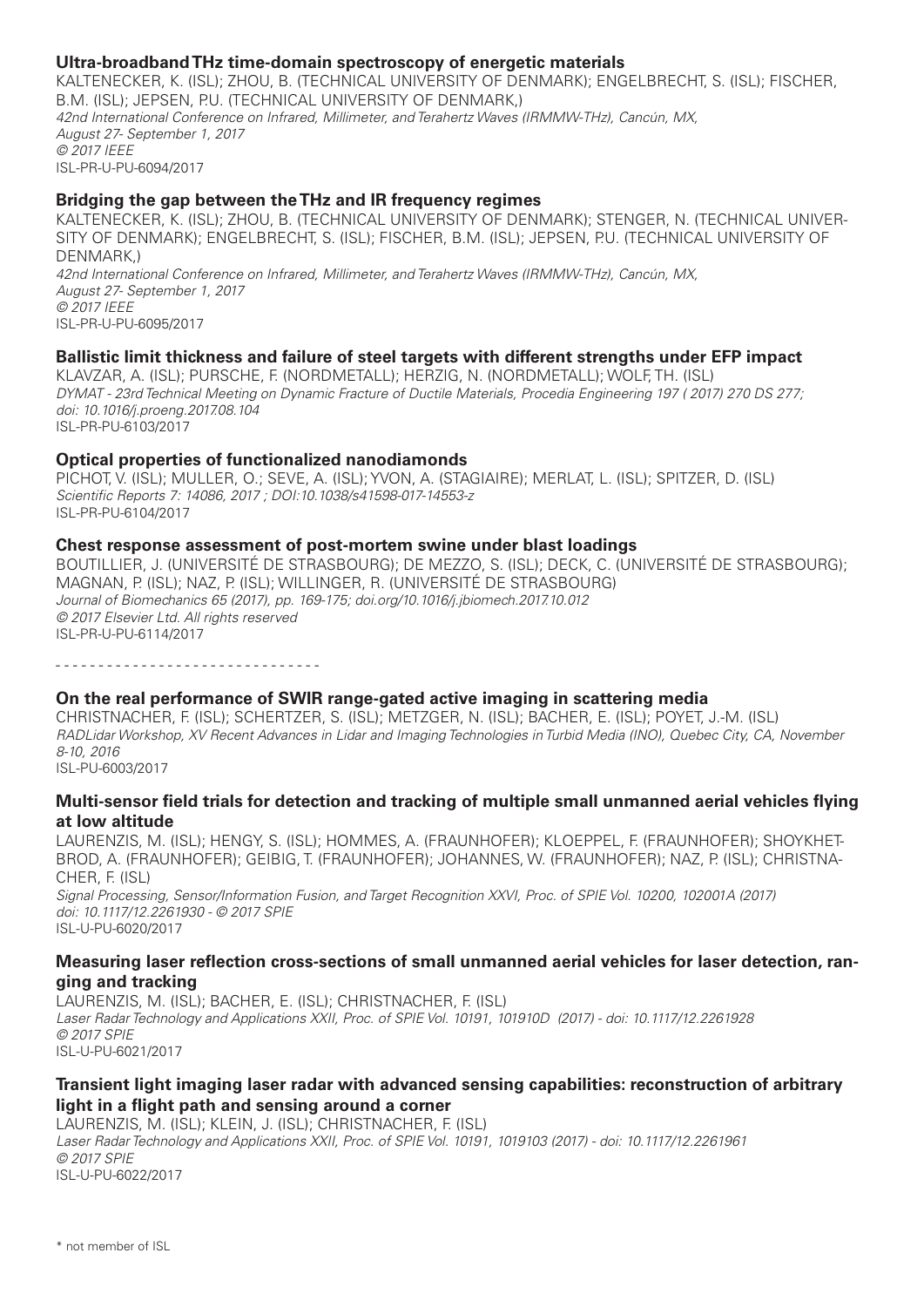# **Mitigation of blast in a water mist**

SCHUNCK, Th. (ISL); STURTZER, M.-O. (ISL); MORY, J. (ISL); ECKENFELS, D. (ISL); LEGENDRE, J.F. (ISL) *31st International Symposium on Shock Waves, Nagoya, JP, July 9-14, 2017* ISL-PU-6025/2017

# **Numerical and experimental investigation of asymmetrical contact between a steel plate and armour-piercing projectiles**

PAWLOWSKI, P. (Institute of Fundamental Technological Research, Warsaw, PL); FRAS, T. (ISL) *11th European LS-DYNA Conference 2017, Salzburg, AT, May 9-11, 2017 © 2017 DYNAmore GmbH* ISL-U-PU-6058/2017

# **Evaluation of a decoupled feedforward-feedback hybrid structure for active noise control headphones in a multi-source environment**

RIVERA BENOIS, P. (Helmut Schmidt Univ.); NOWAK, P. (ISL); ZÖLZER, U (Helmut Schmidt Univ.) *46th International Congress and Exposition on Noise Control Engineering, Inter-Noise 2017, Hong-Kong, CN, August 27-30, 2017 © 2017 International Institute of Noise Control Engineering (I-INCE)* ISL-U-PU-6060/2017

# **Applications and limitations of non-line-of-sight imaging**

VELTEN, A. (University of Wisconsin, USA); LAURENZIS, M. (ISL); WANG, D. (University of Wisconsin, USA); GUPTA, M. (University of Wisconsin, USA) *9th NATO Military Sensing Symposium, STO-MP-SET-241 ; DOI 10.14339/STO-MP-SET-241 © STO NATO* ISL-U-PU-6066/2017

#### **Investigation of detection, tracking and neutralization of small unmanned aerial vehicles flying at low altitude**

FISCHER, B.M. (ISL); LAURENZIS, M. (ISL); HENGY, S. (ISL); SCHMITT, R. (ISL); MERLAT, L. (ISL); NAZ, P. (ISL); CHRISTNACHER, F. (ISL) *9th NATO Military Sensing Symposium, STO-MP-SET-241, DOI 10.14339/STO-MP-SET-241 © STO NATO* ISL-U-PU-6067/2017

# **Micro disruption device**

RONDOT, F. (ISL) *30th International Symposium on Ballistics, Long Beach/CA, US, September 11-15, 2017 © International Ballistics Society* ISL-U-PU-6072/2017

# **Femtosecond laser glass welding for micro processing**

BAHOUKA, A. (IREPA LASER); KOUNDE, L. (IREPA LASER); GSTALTER, M. (IREPA LASER); JOLY, K. (IREPA LASER); MERLAT, L. (ISL); SCHMITT, R. (ISL); DEMARTY, Y. (ISL); MOITRIER, F. (ISL); SEREAU, L. (CRITT MATERIAUX AL-SACE); HEITZ, J.L. (CRITT MATERIAUX ALSACE) *JNPLI 2017, Journées Nationales des Procédés Laser pour l'Industrie, Strasbourg, FR, September 13-14, 2017* ISL-PU-6076/2017

# **Shortwave infrared laser range-gated viewing based on accumulation mode**

LUTZ, Y. (ISL); BACHER, E. (ISL); SCHERTZER, S. (ISL) *SPIE Proceedings, Vol. 10433: Electro-Optical and Infrared Systems: Technology and Applications XIV ; doi: 10.1117/12.2278883 © SPIE 2017* ISL-U-PU-6081/2017

# **Stabilization of silver nanoparticles with dyes for optical limiting**

HEGE, C. (University of Freiburg); DENGLER, S. (IOSB); MULLER, O. (ISL); EBERLE, B. (IOSB); MERLAT, L.  $(ISL)$ *Applied Nanotechnology and Nanoscience International Conference (ANNIC) 2017, Rome, IT, October 18-20, 2017* ISL-PU-6085/2017

#### **Evaluation of an HDR image sensor with logarithmic response for mobile video-based applications**

TEKTONIDIS, M. (ISL); PIETRZAK, M. (ISL); MONNIN, D. (ISL) *SPIE Proceedings Vol. 10433: Electro-Optical and Infrared Systems: Technology and Applications XIV ; DOI:10.1117/12.2278942 © SPIE 2017* ISL-U-PU-6086/2017